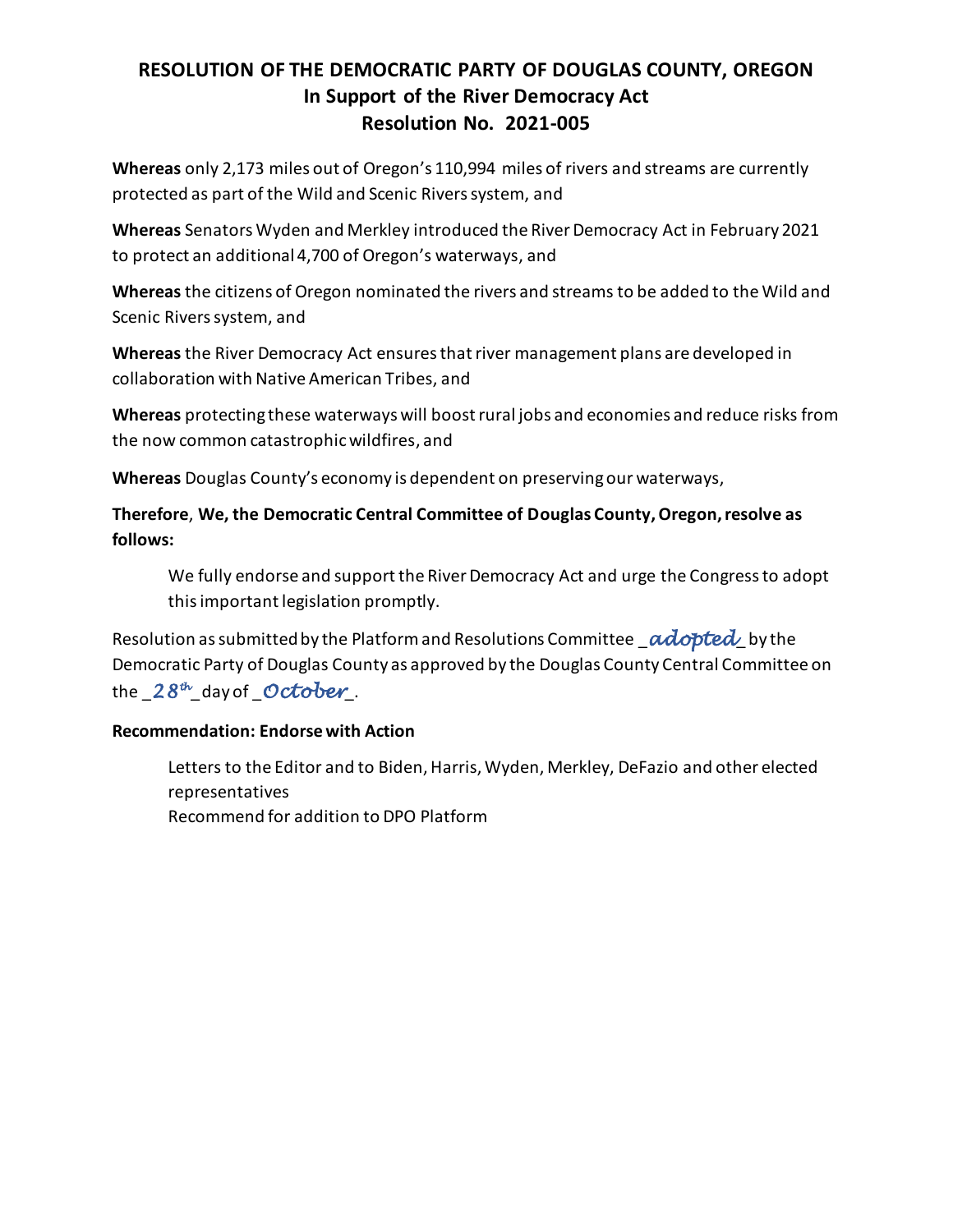# **Information Sheet In Support of the River Democracy Act Resolution No. 2021-00n (Proposed)**

The Wild and Scenic Rivers Act was Signed into law on October 2, 1968, by President Lyndon B. Johnson to protect the country's "outstandingly remarkable scenic, recreational, geologic, fish and wildlife, historic, cultural" waterways.<sup>i</sup>

The River Democracy act was introduced by Senators Wyden and Merkley on February 3, 2021. The Act adds almost 4,700 miles of Oregon rivers and streams to the national Wild and Scenic Rivers system, the largest expansion since 1968. Wyden solicited 15,000 nominations from 2,500 Oregonians in this effort to protect the state's waterways. He argues that this expansion will boost rural jobs and economies by improving drinking water and expanding recreational opportunities as well as reduce catastrophic wildfire risks.About 2,173 miles of Oregon waterways are currently designated in the Wild and Scenic Rivers system, only a small fraction of the state's 110,994 miles of rivers and streams.<sup>ii</sup>

The Act contains the following provisions $\ddot{m}$ :

- Designates nearly 4,700 miles of rivers in all corners of Oregon as "Wild and Scenic Rivers" to expand recreation access and boost local economies, protect drinking water for families, reduce wildfire threats, and sustain endangered fish and wildlife species;
- Requires federal land managers to assess wildfire risks in Wild and Scenic River corridors, implement a plan to reduce wildfire risks to homes and businesses near Wild and Scenic Rivers, assist local governments mitigate wildfire risks and restore water quality should a fire strike near a Wild and Scenic River;
- Encourages federal land managers to develop river management plans in collaboration with Native American tribes and ensures Native American tribes have a voice in how rivers are managed; and
- Ensures that only federal lands are affected by Wild and Scenic designations, while protecting private property rights, water rights and existing permits and rights of way on federal lands.

Earth Economics reports that Oregon's outdoor economy supports 224,000 jobs statewide and generates \$15.6 billion in consumer spending, supporting hunting, fishing, among other forms of outdoor recreation and the many small businesses that are part of the recreation economy.<sup>iv</sup>

Opponents in some rural counties are concerned that the additional designations of wild and scenic rivers will "will lead to greater restrictions for timber harvest, livestock grazing and outdoor recreation that power their local economies" and argue that many of the proposed waterways are intermittent, seasonal flows and do not qualify. The American Forest Resources Institute, a timber industry group, makes the same argument, asserting that just 15% of nominated waterways in the bill are rivers.  $^{\mathsf{v}}$